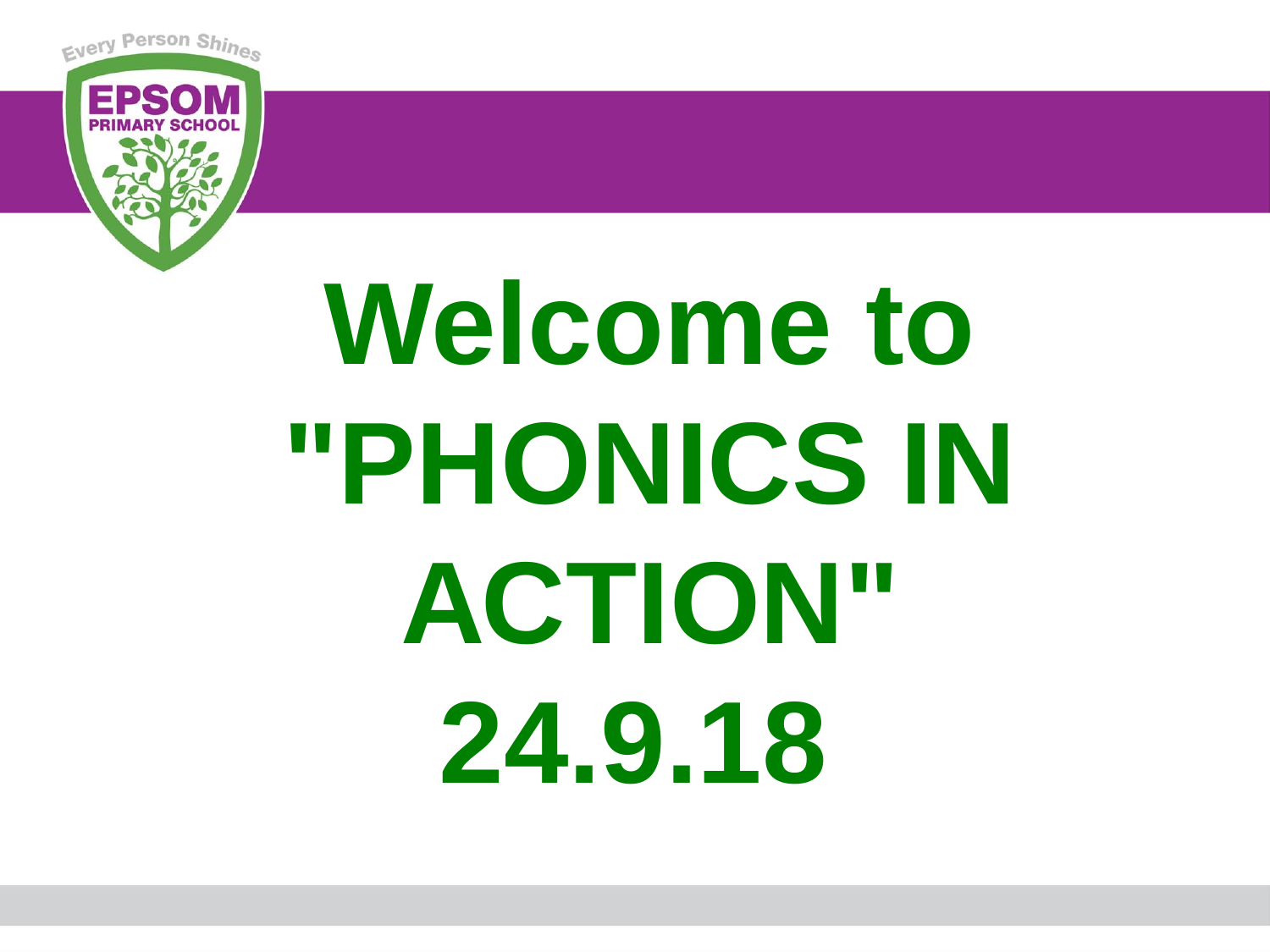

# **What is Phonics?**

- It is a skill that allows children to develop early reading and writing skills.
- Build fluency in reading in the Early Years.
- There are over 44 sounds for children to learn and only 26 letters.
- The children will cover all sets by end of Key Stage 1 (Year 2) and become fluent readers.
- Taught in groups.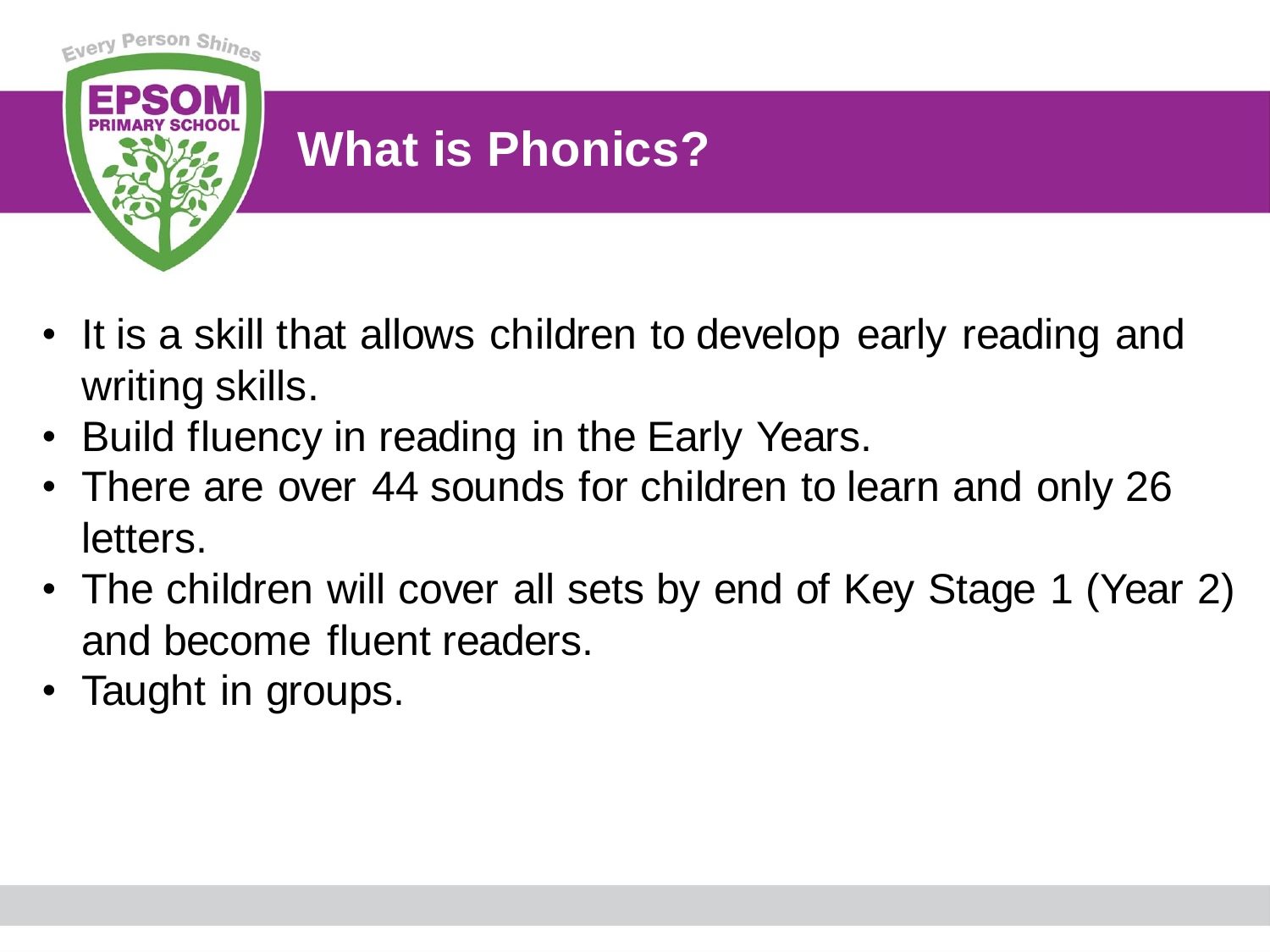

Phonics

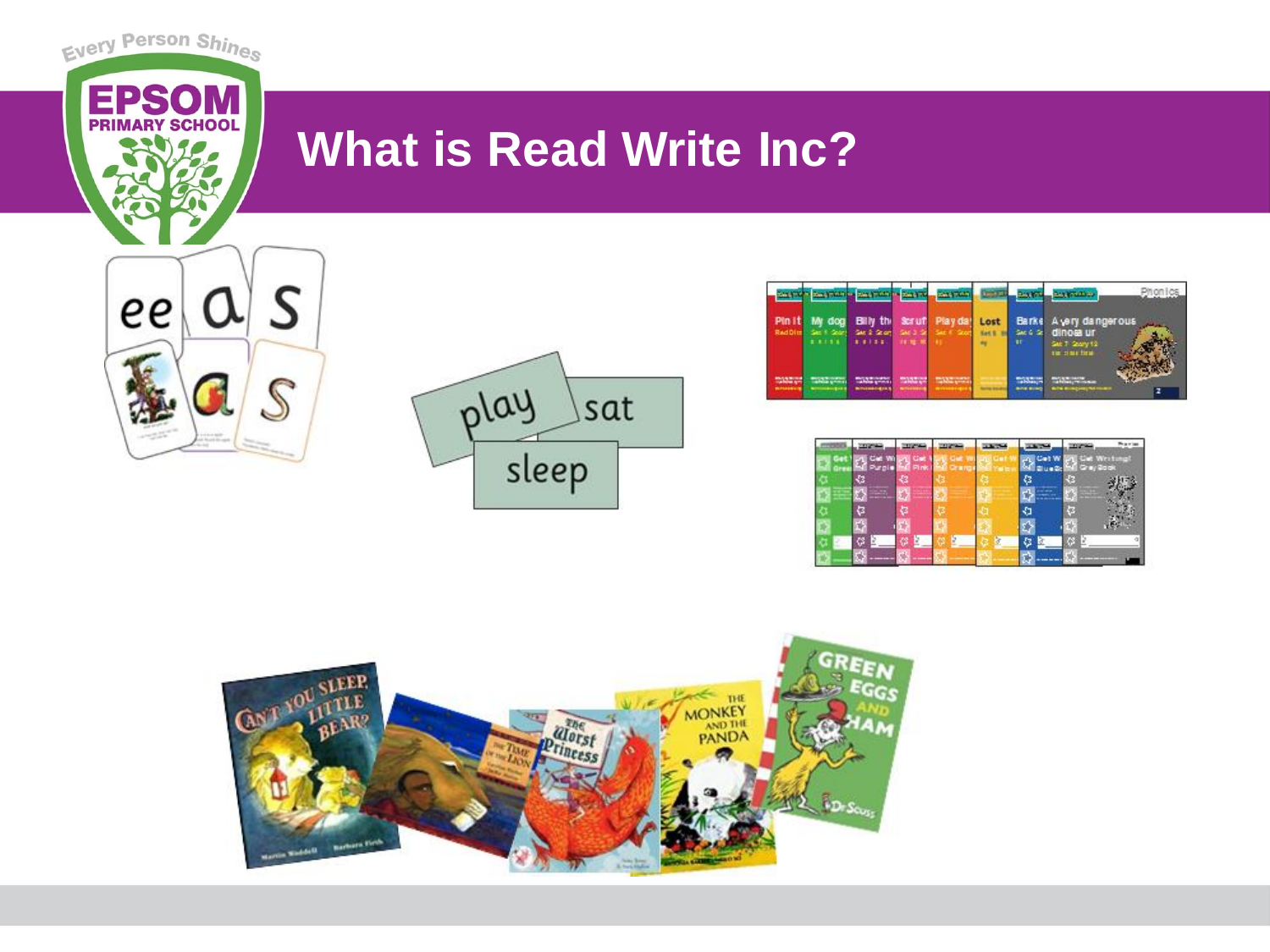

## **Phonics Terminology**

Phoneme



Digraph<br><sup>Ch</sup> sh th

Trigraph<br>igh air ear Adjacent<br>consonants

Grapheme

 $rac{1}{b}$  or  $\frac{1}{c}$  of  $\frac{1}{s}$ 

Split Digraph<br>Plan plane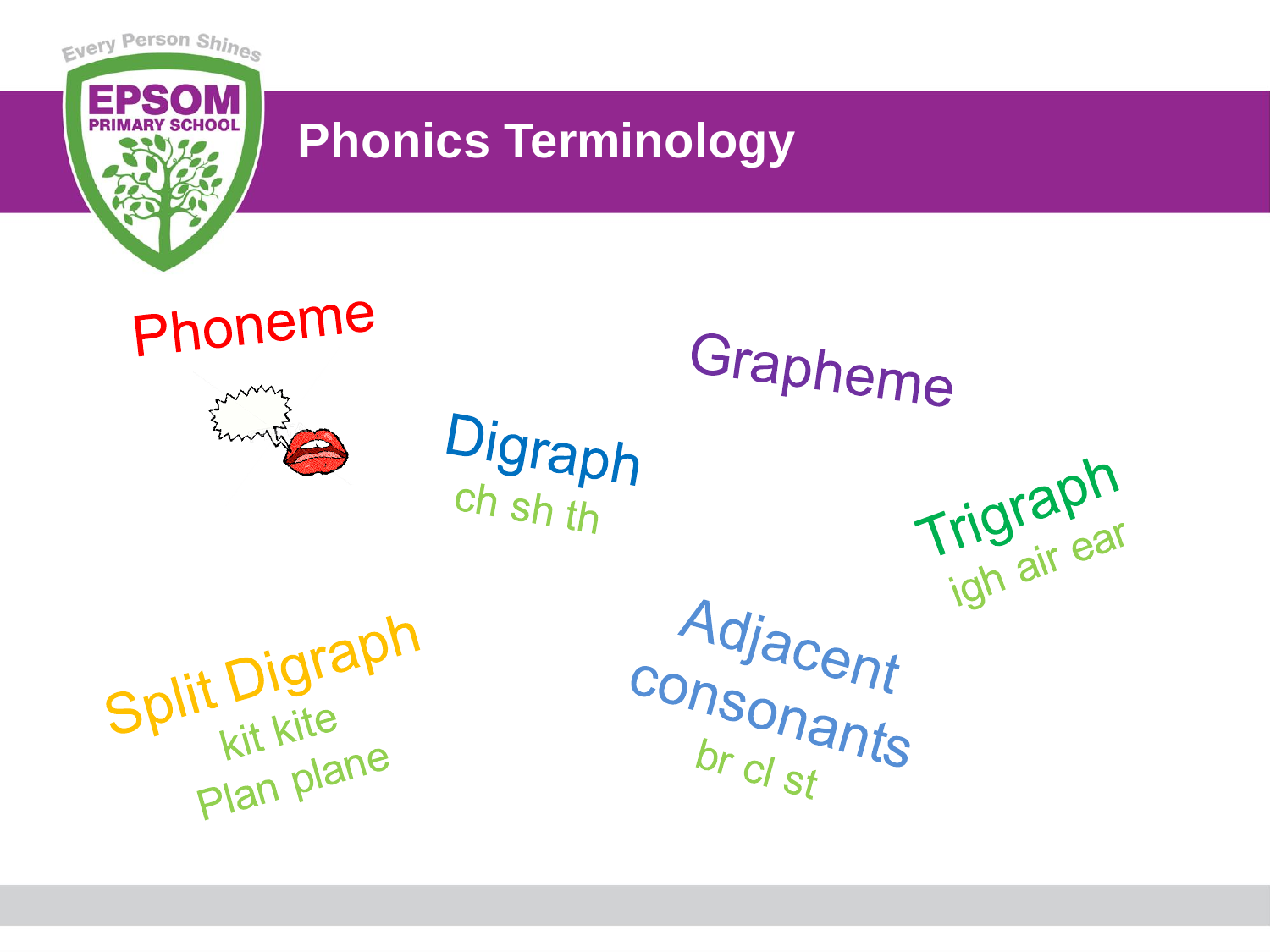

# **Speed Sounds Set 1 and 2**

Consonant sounds - stretchy

|  |  |  |  |  | $\lfloor m \rfloor n \lfloor r \rfloor s \lfloor v \rfloor z \rfloor$ sh $\lfloor th \rfloor ng$ |  |  |  |  |  |
|--|--|--|--|--|--------------------------------------------------------------------------------------------------|--|--|--|--|--|
|--|--|--|--|--|--------------------------------------------------------------------------------------------------|--|--|--|--|--|

Consonant sounds - bouncy

|  | $c \mid d$ |  |  |  |  | p |  |  |  | $\vert$ qu  t   w   x   $\vert$ | u |  |  |
|--|------------|--|--|--|--|---|--|--|--|---------------------------------|---|--|--|
|--|------------|--|--|--|--|---|--|--|--|---------------------------------|---|--|--|

| Vowel sounds - bouncy |  | Vowel sounds - stretchy |  |  |    |  |    |
|-----------------------|--|-------------------------|--|--|----|--|----|
|                       |  |                         |  |  | ee |  | ow |

Vowel sounds - stretchy

|  | $\mid$ 00 $\mid$ 00 $\mid$ ar $\mid$ 0r $\mid$ air $\mid$ ir $\mid$ 0u $\mid$ 0y $\mid$ |  |  |  |  |  |  |
|--|-----------------------------------------------------------------------------------------|--|--|--|--|--|--|
|--|-----------------------------------------------------------------------------------------|--|--|--|--|--|--|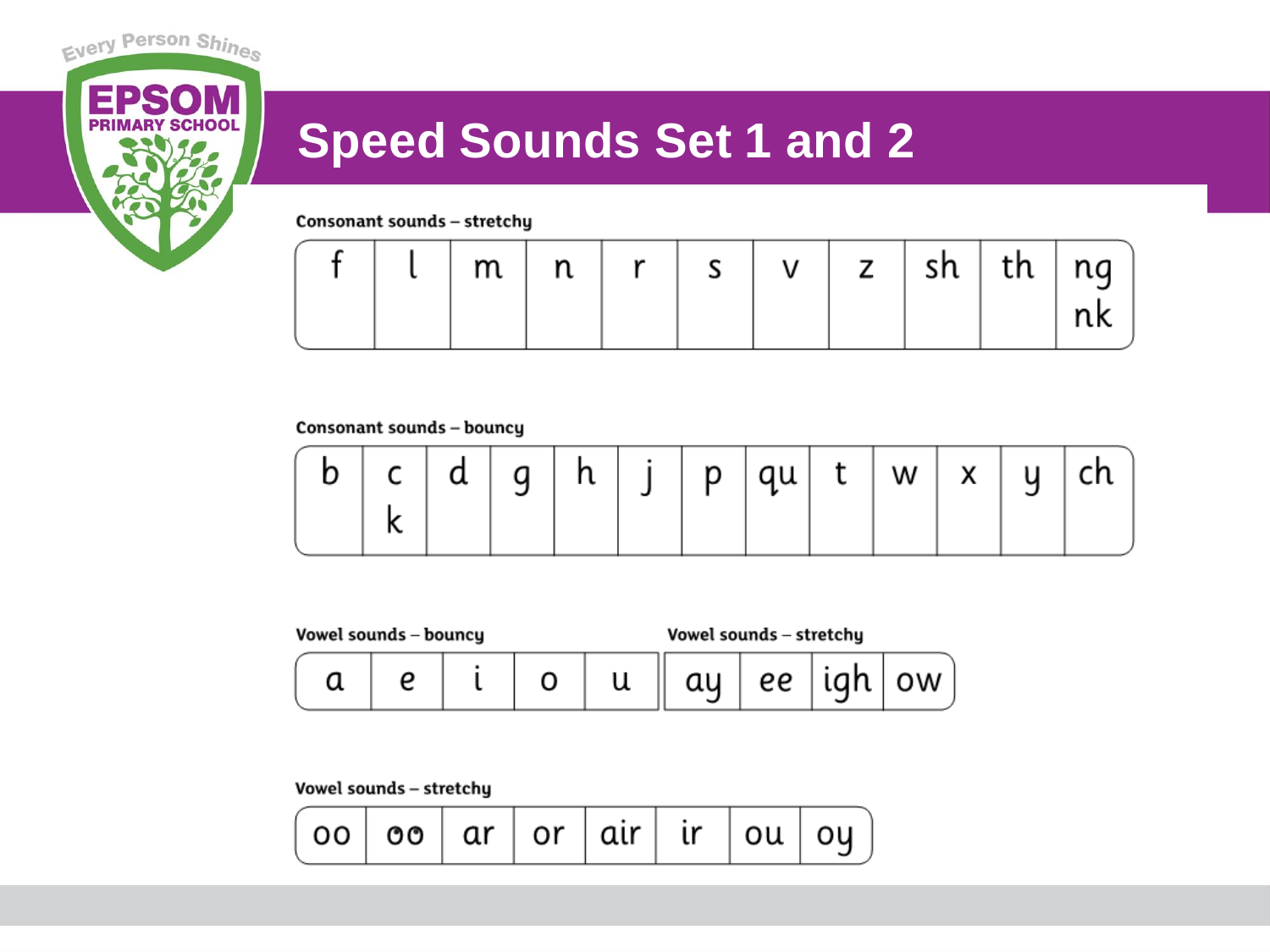**Consonant sounds** 



|    |    | m  |    | n  |     | s  | ٧  | z  |    | sh | th |          |
|----|----|----|----|----|-----|----|----|----|----|----|----|----------|
| ff | ll | mm |    | nn | rr  | SS | ve | ZZ |    | tί |    | ng<br>nk |
| ph | le | mb |    | kn | wr  | se |    | S  |    | ci |    |          |
|    |    |    |    |    |     | с  |    | se |    |    |    |          |
|    |    |    |    |    |     | ce |    |    |    |    |    |          |
|    |    |    |    |    |     |    |    |    |    |    |    |          |
| b  |    | α  | g  | h  |     | p  | qu | t  | W  | х  | y  | ch       |
| bb | k  | dd | 99 |    | g   | pр |    | tt | wh |    |    | tch      |
|    | ck |    |    |    | ge  |    |    |    |    |    |    |          |
|    | ch |    |    |    | dge |    |    |    |    |    |    |          |

Vowel sounds

| α   |   | е<br>ea |     | о   | u  | ay<br>a-e |    | ee<br>e-e |  | igh<br>$\widehat{\mathfrak{i}\text{-e}}$ | ow<br>$\widehat{\circ -e}$ |
|-----|---|---------|-----|-----|----|-----------|----|-----------|--|------------------------------------------|----------------------------|
|     |   |         |     |     |    | αi        |    | y         |  | ie                                       | oa                         |
|     |   |         |     |     |    |           | ea |           |  | i                                        | 0                          |
|     |   |         |     |     |    |           | е  |           |  | y                                        |                            |
| oo  | ಄ | αr      | or  | air | ir | ou        | оy | ire       |  | ear                                      | ure                        |
| ú-e |   |         | oor | are | ur | ow        | οί |           |  |                                          |                            |
| ue  |   |         | ore |     | er |           |    |           |  |                                          |                            |
| ew  |   |         | αw  |     |    |           |    |           |  |                                          |                            |
|     |   |         | αu  |     |    |           |    |           |  |                                          |                            |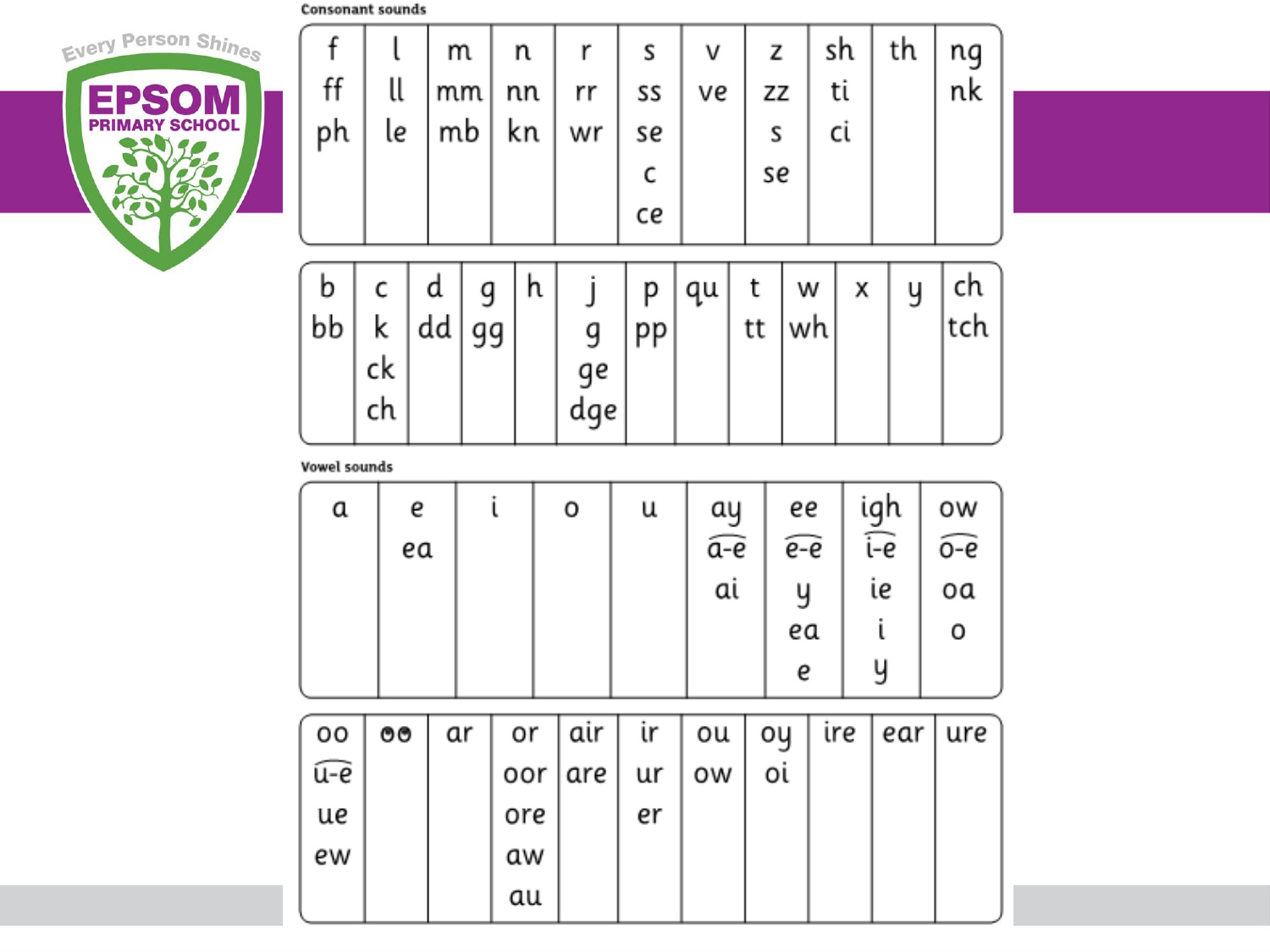

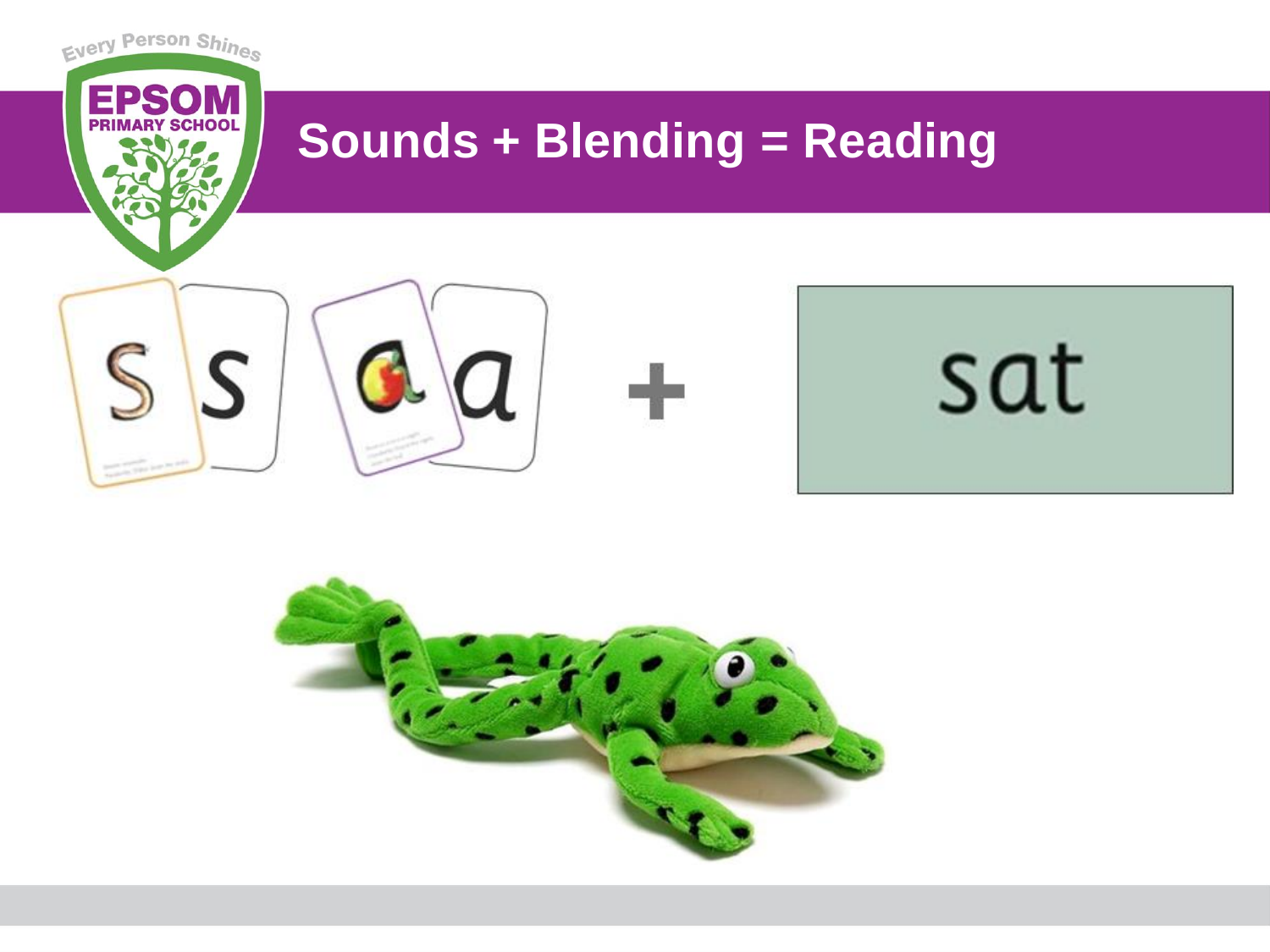

# **Sounds + Blending = Reading**

- Putting sounds together to hear/read word **c a t f r o g**
	- **l o g s h e e p**
	- High frequency + tricky words
		- **t h e w a s a r e y o u**

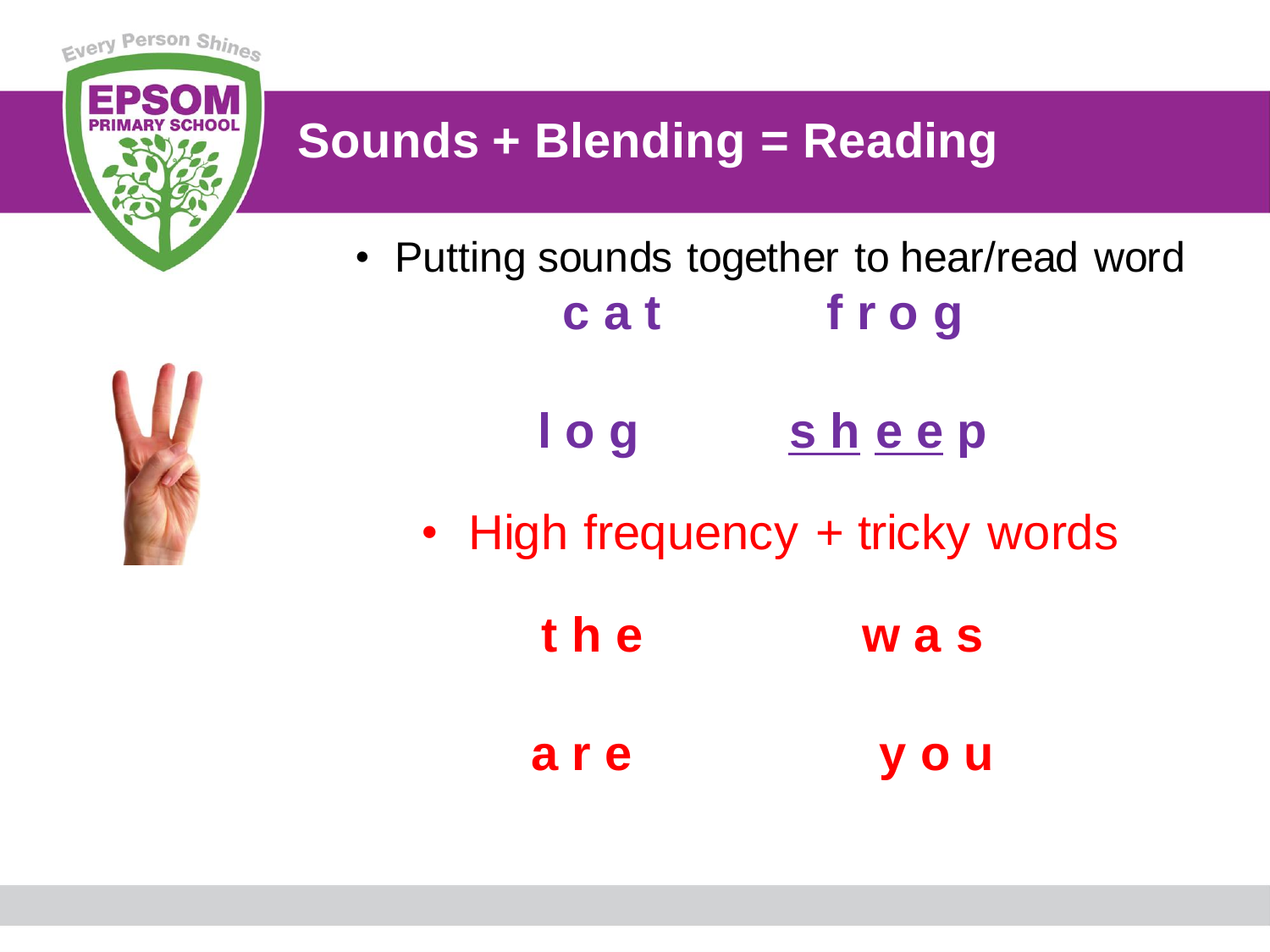

sounds in order to spell



# **A cat sat on the mat**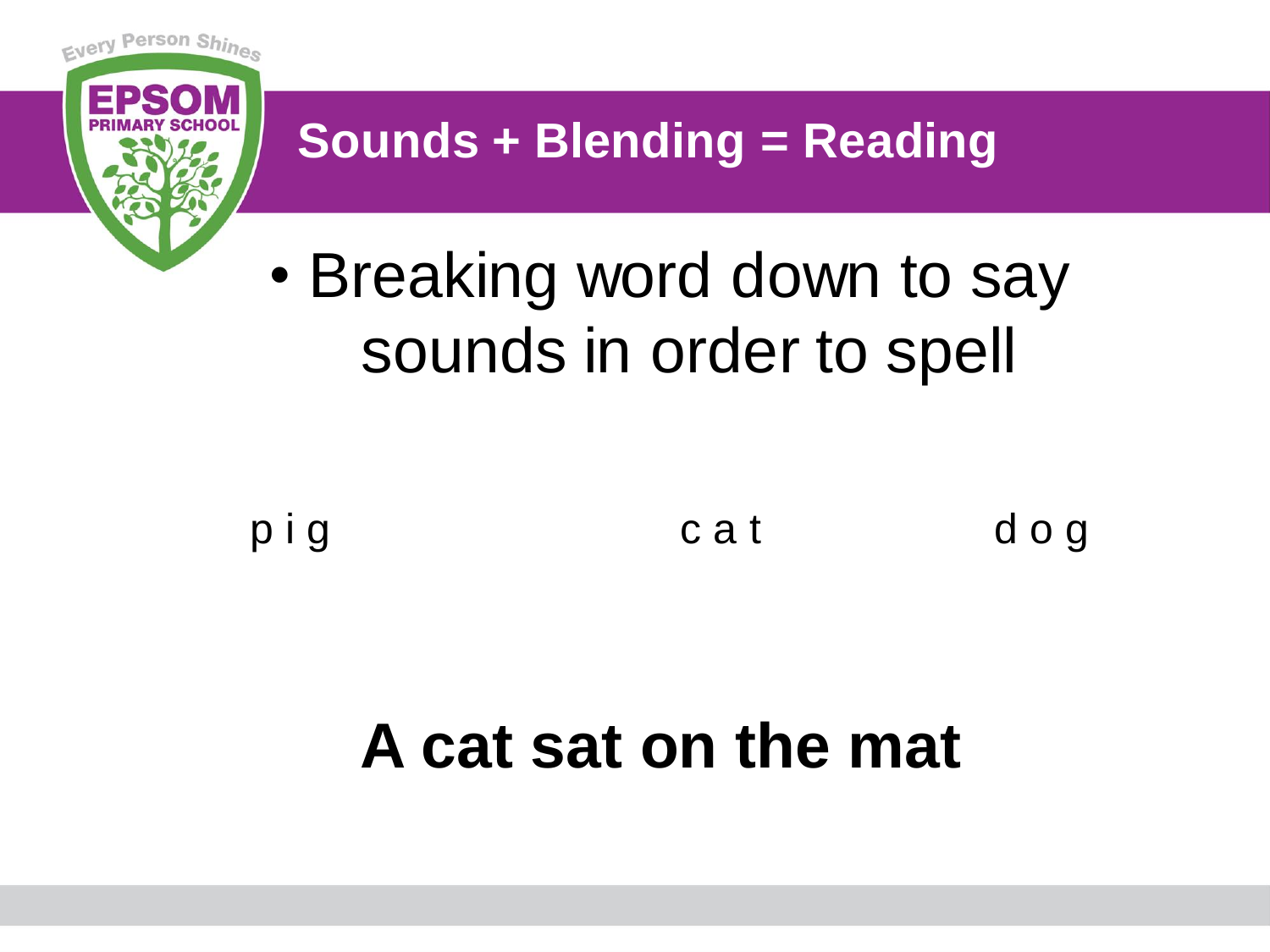### **Free videos and tutorials**

Every Person Shines

**EPSOM** 

**PRIN** 

### <https://schools.ruthmiskin.com/>



#### Read Write Inc. Phonics - information for parents

Our films show how we teach children to read and write with Read Write Inc. Phonics. If your child is in a Read Write Inc. school or if you have bought a parent pack, the films will help you and your child practise together at home.

If you have a question for us, please get in touch via our Facebook and Twitter pages.

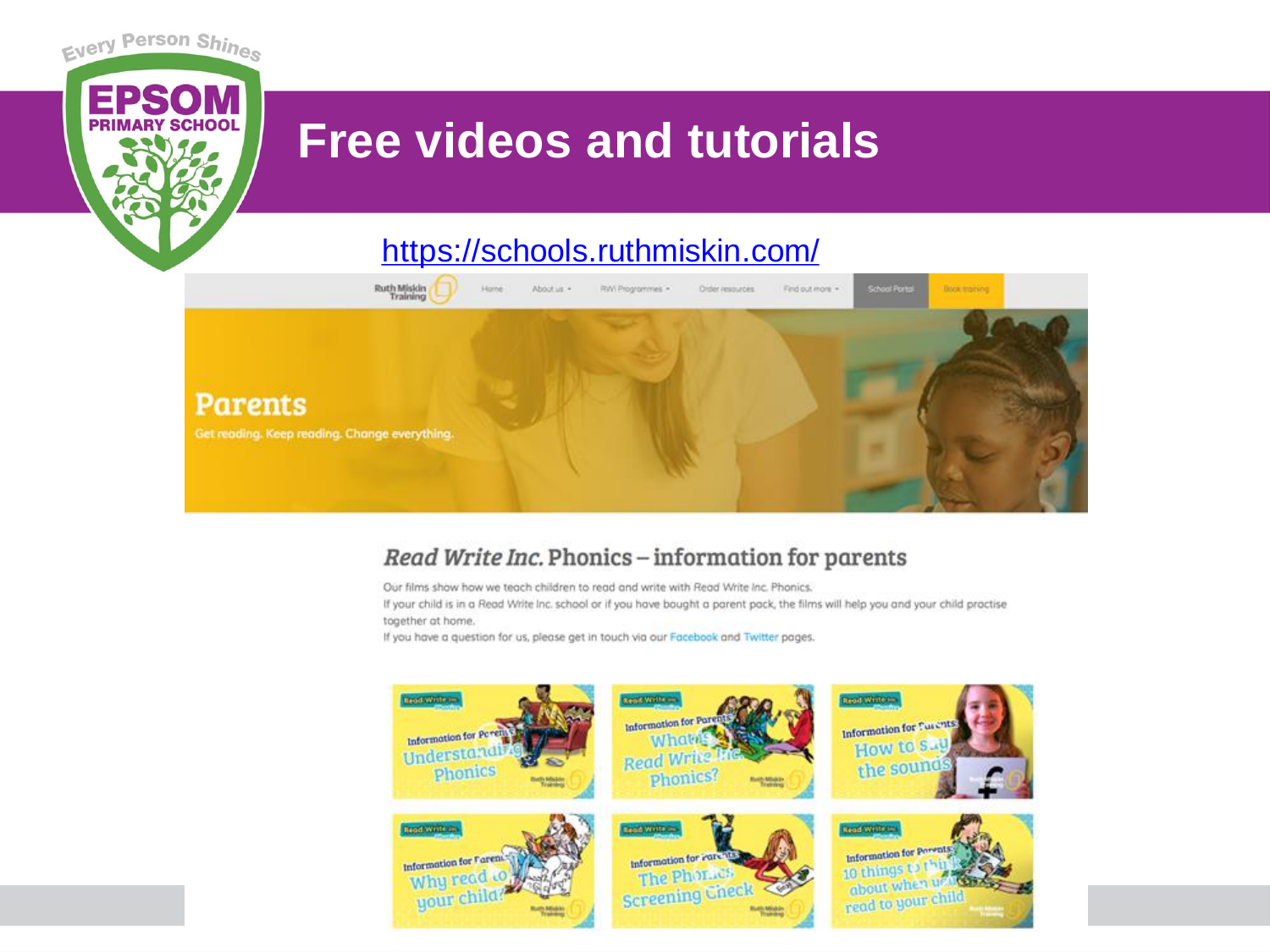

# **What can I do at home?**

- Use pure sounds, not letter names
- Use Fred Talk to read and spell words
- Listen to your child read their storybook everyday
- Read stories to your child everyday
- Encourage them to say the words they can recognise
- Phonics packs will be sent home